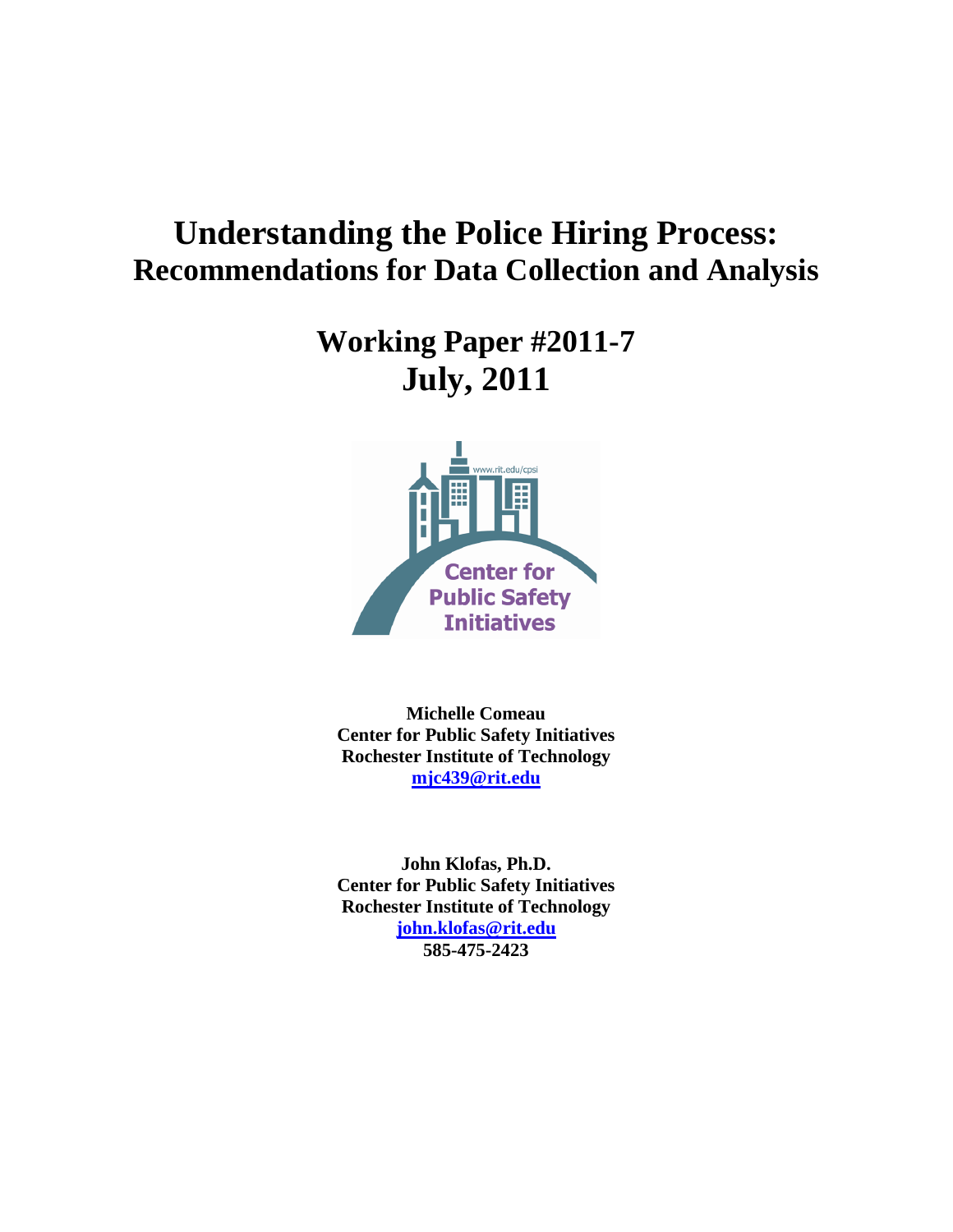#### **Understanding the Police Hiring Processes: Recommendations for Data Collection and Analysis**

#### **Introduction**

The purpose of this paper is to provide useful information to agencies and communities interested in understanding their police hiring process. Sound analysis of the hiring process can 1) contribute to meeting hiring goals, 2) help understand the outcomes of the process, 3) help change those outcomes in planned ways and 4) provide information to help understand and improve officer performance later on.

When cities and towns keep track of their hiring process it also makes it possible for them to make comparisons over time and across communities. This will help them further understand hiring issues as they are, and to consider what practices may be most effective.

The recommendations here are offered only as helpful suggestions. They are not intended as an exhaustive or complete list of data collection information. They are also not intended as a list of either requirements or standards in this area. Bear in mind also that the recommendations here are intended to assist in analysis of the hiring process, not in making hiring decisions in individual cases. These two processes should be kept separate since they involve very different uses of information.

This paper is based on an analysis of the hiring process in the Rochester Police Department completed in 2011. For that we examined the processes through which approximately 1500 applications led to the hiring of a total of 334 police officers, or 2.3% of the applicants. The analysis of this process is summarized in working papers available through the Center for Public Safety Initiatives at [www.rit.edu/cpsi](http://www.rit.edu/cpsi) .

This paper follows the stages of the police hiring process and recommends information which should be collected. Processes differ somewhat across communities, so to be most useful, information collection and analysis must be tailored to local circumstances. This paper is based on a process involving the following steps.

- 1. Written Application
- 2. Written Test (this may be a local test or state civil service exam)
- 3. Physical fitness/agility test
- 4. Medical exam
- 5. Psychological exam and psychological interview
- 6. Background check, criminal history, drug test
- 7. Polygraph
- 8. Personal Interview
- 9. Recommendation for hiring
- 10. Offer of employment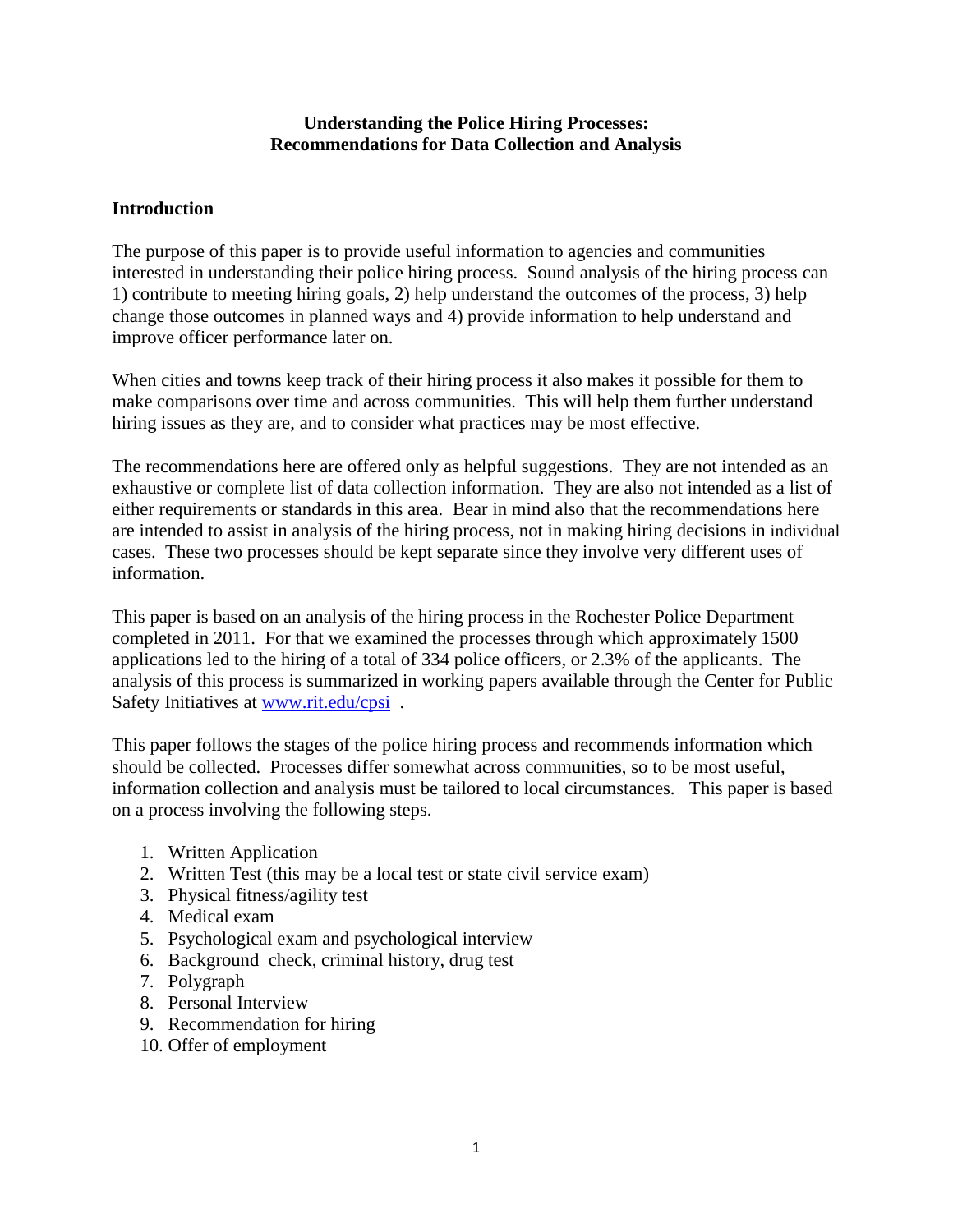#### **There are three general types of information which should be kept.**

- 1. **Hiring Program Information.** Important information should be kept on the practices used to select candidates for each academy class. At the minimum, this should be kept in a clearly labeled computerized word processing file with appropriate attachments, and it should be updated throughout the process.
- a. Detailed information should be kept about the job advertising/ recruiting process. This should include copies of all employment advertisements and notices, and information on when and where information was distributed. Information on all recruitment efforts should be kept including when and where these efforts occurred and what they involved- outreach, presentations, signup tables, question sessions, when and where information and applications were made available, copies of webpages, etc. Information on recruiting outcomes such as the number of brochures or applications distributed should also be recorded.
- b. Information should also be kept regarding the dates, times and locations of all steps in the process. These include the dates in which the application process was opened and closed, whether and when information sessions for applicants were held, and when and where any pre-testing study, review, or work-out sessions were held. And, of course, when and where tests were given and when and where each subsequent step in the process occurred should be noted.
- c. Results of important decisions which may change over time should also be included. These include decisions about what is considered a passing score on tests or any other cut-offs among passing scores which effect hiring. This may include differences on entrance test scores or such things as different physical exercise requirements by gender.
- 2. **Basic Information on all Applicants.** In addition to individual files kept on candidates important information should be kept in a clearly labeled computerized data base file, such as an EXCEL file.

The following information should be kept for all people who apply:

Date of application Name Address Telephone and Email (good contact information will be important for later analyses) Date of Birth Sex Race Education level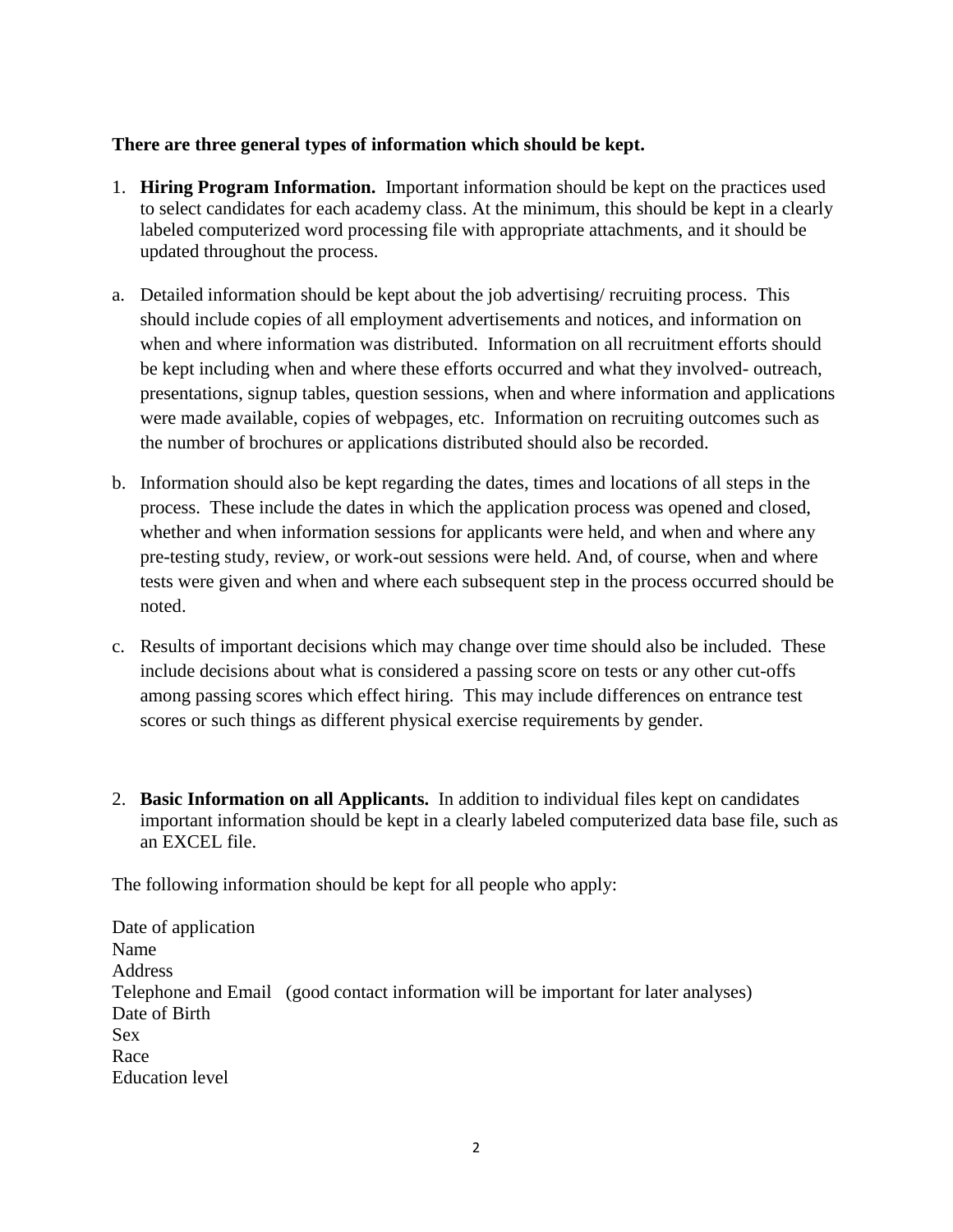Are minimal application requirements met (yes/no)? If not, why not (for example, under minimum age)

You should consider keeping other information which may be important to you. This should meet any additional needs you may have but may include such things as;

Military History Employment History Language skills Other special skills

The information above will allow you to describe the characteristics of applicants. The overall number of applicants and their characteristics can also be seen as products of the police recruitment process. This information therefore also allows you to assess how well recruitment goals are met and it will help you define recruitment goals for the future. This information will be valuable in assessing issues of diversity among applicants and the impact of the hiring process of applicants from diverse backgrounds. Comparisons with census data and other local information will also allow you to examine how well your applicant pool reflects the characteristics of the community.

**Please Note:** All information which can be used to identify individuals should be collected and maintained under the strictest standards of confidentiality and should not be used for purposes outside the hiring process, planning and research. Planning and research documents should only include summary information which does not permit identification of individuals.

- 3. **Step by Step Information about Candidates in the Hiring Process.** At the minimum, this should be kept as part of the data base file noted above. This will provide a single data file for all candidates regardless of the stage at which they were eliminated from further processing. Information for each step taken by each candidate should be maintained. At each step the file can be sorted so that the records of candidates continuing on can be kept together and separated from the records of candidates who do not move forward.
	- a. Make sure you record all relevant **dates**. These will help you examine the length of the process and the time between steps. This will help you understand whether you lose candidates because of the length of the process and the competition with other sources of employment.
	- b. You should also keep a record if a candidate **drops out or is a no-show**. This will allow you to consider the three ways the hiring process can end for an applicant: dropping out (or no show), failing an exam, or discretionary removal by the department.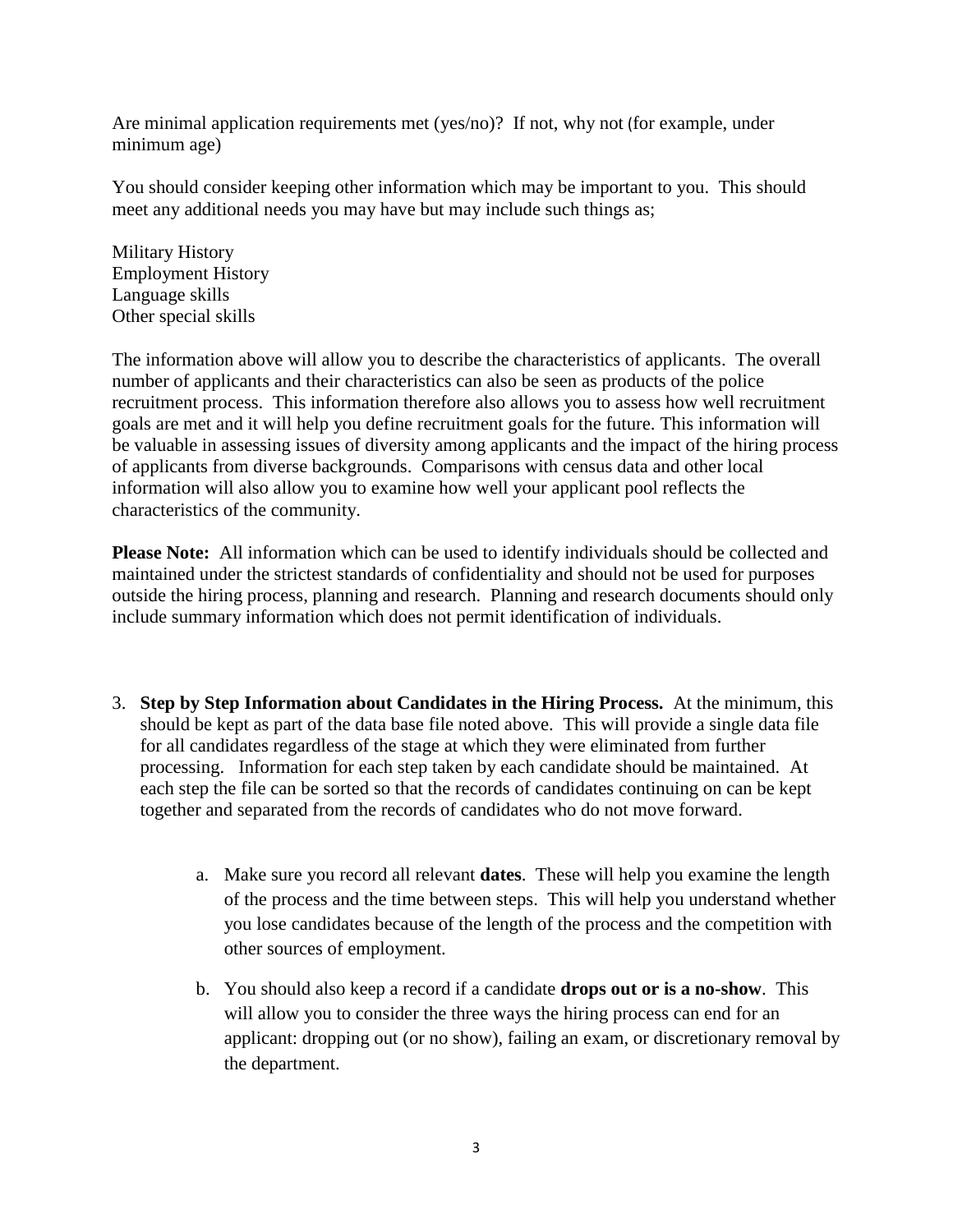- c. Record if and why an application does not meet **minimal hiring requirements** such as age. This can help direct recruitment efforts.
- d. Record whether an applicant participated in any **pre-employment study or review programs** or fitness training programs. This may help understand the value of these efforts in helping people prepare for the process.
- e. Record whether the applicant shows up to take the **employment exam**. Many people do not. Analysis of this may help improve the efficiency of recruiting. It may help you in providing accurate and useful information to applicants and finding ways to encourage some applicants to follow through.
- f. Record the scores on **employment tests** as well as the major components of the tests. This will help analyze the impact of the test. It will provide information on where some applicants are successful and where others are not. It can also provide information that may be used to help other applicants prepare for future exams.
- g. Record completion levels for each element of the **physical fitness/ agility test**. This should include things like the number of push-ups and sit-ups completed in the required time and the time it took to complete any running exercise. These records will allow you to examine whether expectations are problematic for too many otherwise qualified candidates. They will also allow you to consider individual retests if some reasonable level (such as 90% of required) is achieved. And, it will allow you to help future candidates focus on identified potential problem areas.
- h. Almost all applicants who pass the fitness test are likely to pass a basic **medical exam**. Even with that understood, recording basic medical indicators will allow you to understand the overall health of applicants and of subgroups within the pool.
- i. It is important to record the results of **psychological examinations and interviews** so that you can track the extent to which these steps exclude candidates from the pool as a whole and from subgroups.
- j. **Background checks** will include a variety of procedures including credit checks, neighbor interviews, drug tests, and criminal history checks. Results of each procedure should be recorded so that their impact on the pool and subgroups can be understood and addressed if necessary. For example, agencies may wish to consider that some credit problems may differ according to income history.
- k. In some cases, minor and non-recent histories of drug use may not preclude hiring. However, some candidates may be unaware of that policy and may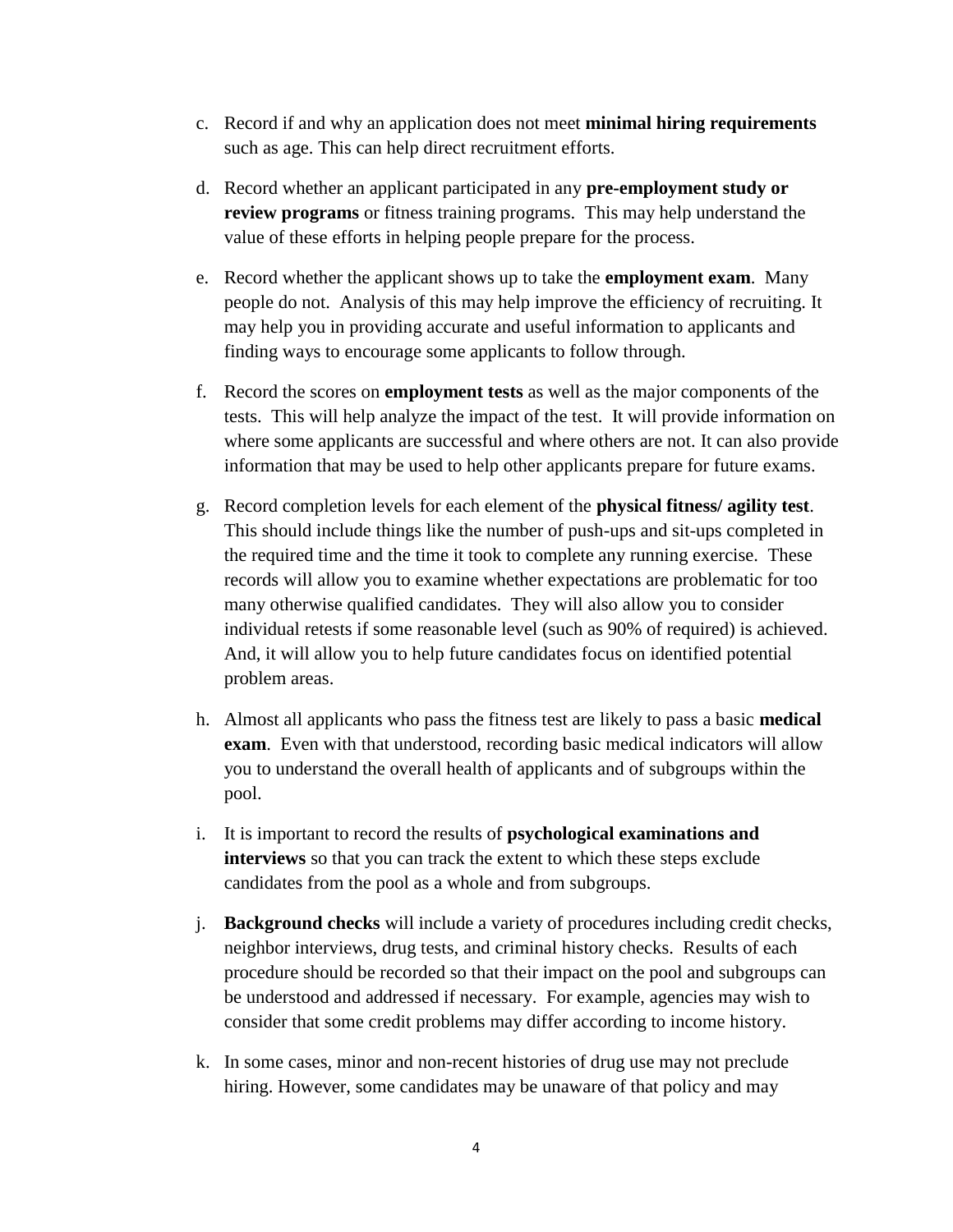therefore be hesitant about making such admissions. If **polygraph exams** are used, recording the content areas where untruthfulness is detected may help understand whether making such policies clear to applicants will help retain otherwise qualified candidates.

- l. **Personal interviews** necessarily afford department representatives broad discretion in the hiring process. Recording the reason behind discretionary decisions can help understand the issues that are important and their effects on eliminating applicants from the overall pool and subgroups within that pool.
- m. Tracking who is **recommended for hiring**, who is given an **offer of employment** and who **accepts or rejects that offer** is important. Documenting these decisions will allow departments to understand any patterns that may exist in recommendations and in applicants' decisions to accept employment.

Understanding the timing and decisions made at each step in the hiring process can help departments understand and, if necessary, improve the hiring process.

#### **Analysis of the Hiring Process Information**

A basic summary of the hiring process involves knowing the number of applicants and the percentage of applicants passing at each step. The chart below illustrates one way to organize that information so that it can be useful in understanding the process. This chart, or a similar one, should be completed for the total pool of applicants and for any subgroup you wish to study. This will allow you to make comparisons. For example you can compare the results for male and female applicants at each step and for the complete process. Please contact us if you would like a version of this chart in excel so that you can edit it to meet your needs and/or use it with your own data [\(john.klofas@rit.edu\)](mailto:john.klofas@rit.edu).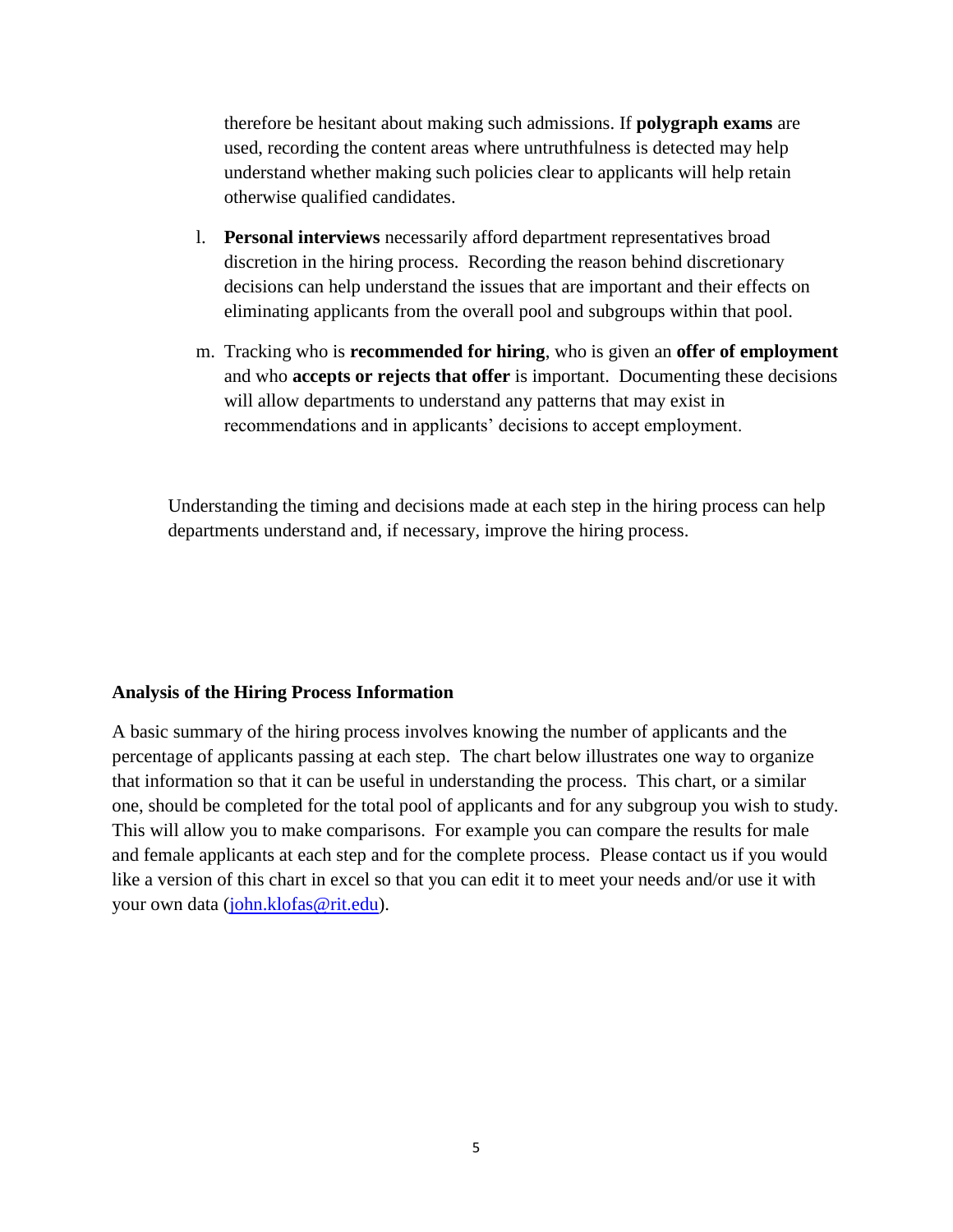|    | <b>Step by Step Results of Hiring Process</b>                              |                                                      |                                       |                                               |                                     |                                      |                                          |
|----|----------------------------------------------------------------------------|------------------------------------------------------|---------------------------------------|-----------------------------------------------|-------------------------------------|--------------------------------------|------------------------------------------|
| a. | Note date of employment exam here to identify the specific hiring process. |                                                      |                                       |                                               |                                     |                                      |                                          |
| b. | Specify if this table applies to total or list sub group here.             |                                                      |                                       |                                               |                                     |                                      |                                          |
| c. | Total number of applications accepted for group noted<br>above             | Number of<br>Applicants<br>eligible for<br>this step | Number of<br>no shows at<br>this step | Percent of<br>Eligible who<br>are no<br>shows | Number<br>approved<br>for next step | Percent<br>approved<br>for next step | Percent not<br>approved<br>for next step |
| 1  | <b>Meets Application Requirements</b>                                      |                                                      |                                       |                                               |                                     | %                                    | $\%$                                     |
| 2  | <b>Written Test</b>                                                        |                                                      |                                       | %                                             |                                     | %                                    | $\%$                                     |
| 3  | Physical Fitness/Agility Test                                              |                                                      |                                       | %                                             |                                     | %                                    | $\%$                                     |
| 4  | Medical Exam                                                               |                                                      |                                       | %                                             |                                     | %                                    | $\%$                                     |
| 5  | Psychological Exam                                                         |                                                      |                                       | %                                             |                                     | %                                    | %                                        |
| 6  | Background, Criminal history, Drug test                                    |                                                      |                                       | %                                             |                                     | %                                    | $\%$                                     |
| 7  | Polygraph Exam                                                             |                                                      |                                       | %                                             |                                     | %                                    | $\%$                                     |
| 8  | Personal Interview                                                         |                                                      |                                       | %                                             |                                     | %                                    | $\%$                                     |
| 9  | Candidate Recommended for Hiring                                           |                                                      |                                       |                                               |                                     | %                                    | $\%$                                     |
|    |                                                                            |                                                      |                                       |                                               |                                     |                                      |                                          |
|    |                                                                            |                                                      |                                       | number of<br>offers made                      | number of<br>offers<br>accepted     | % of offers<br>accepted              | % of offers<br>not<br>accepted           |
|    | 10 Offer of Employment Made                                                |                                                      |                                       |                                               |                                     | %                                    | $\%$                                     |
|    |                                                                            |                                                      |                                       |                                               |                                     |                                      |                                          |
|    |                                                                            |                                                      | Total<br>applied                      | Total<br>Hired                                | Percent<br>Hired                    |                                      |                                          |
|    | <b>Results Summary (for total process)</b>                                 |                                                      |                                       |                                               |                                     |                                      |                                          |

Additional analyses which you may wish to consider are noted in the previous section. If you choose to conduct more detailed analyses you may want to consider forming a partnership with a local college or university.

### **Conclusion**

The selection of police officers is an important and expensive process. It has implications for the quality of policing and for police/community relations which last for generations. With contemporary concerns over community representation as well as with the availability of desktop technology for data collection and analysis, departments need hiring processes which are as rational and justifiable as possible.

The data collection approach and analyses described here will allow agencies to identify and understand the impact of all hiring stages on the applicant pool. It will provide information on when and how candidates are eliminated and whether those effects are even across different